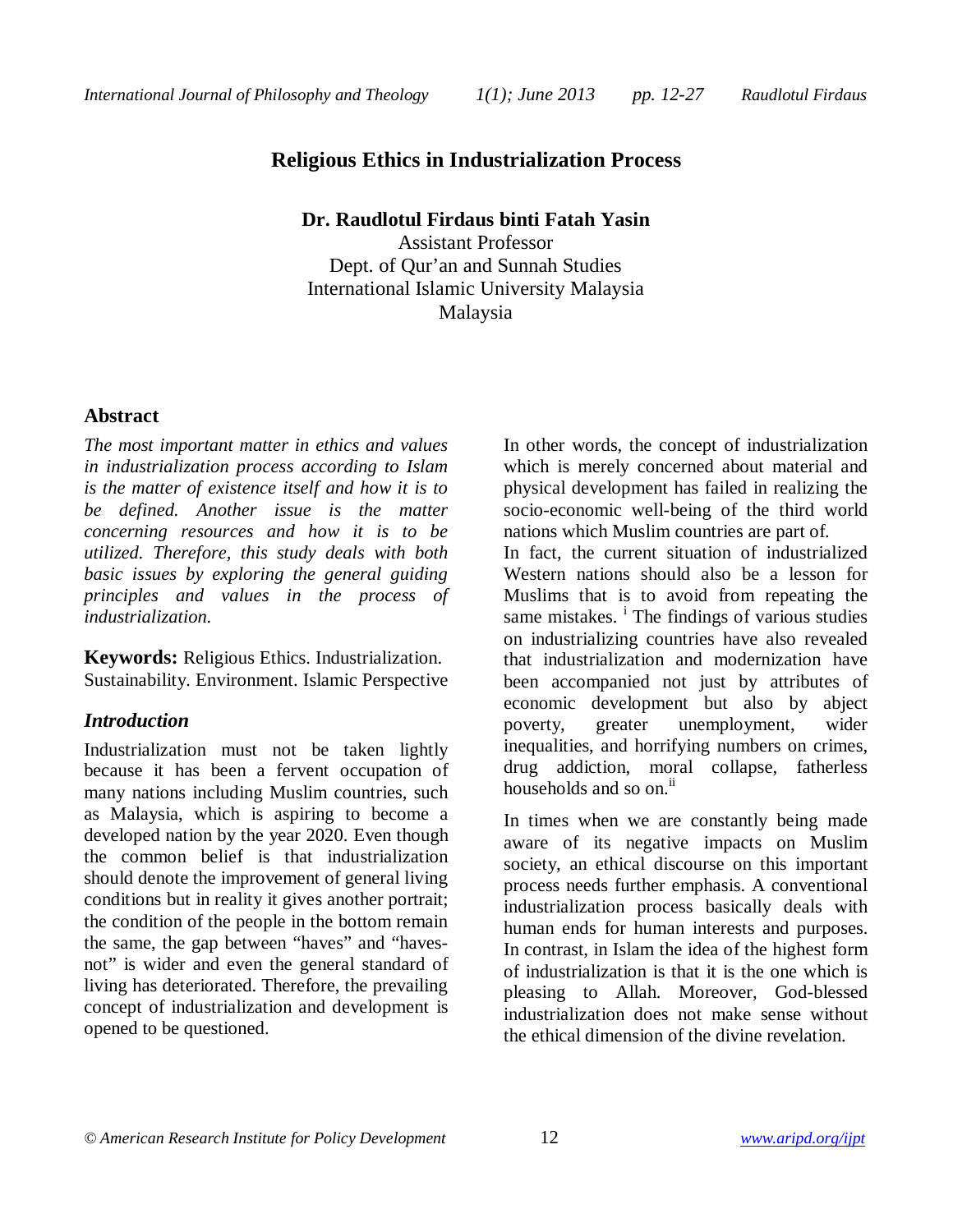*International Journal of Philosophy and Theology 1(1); June 2013 pp. 12-27 Raudlotul Firdaus*

If we examine industrialization from a purely Islamic perspective, we will realize that Islam perceives the process of industrialization as a source of sustenance and livelihood, as well as economic growth of a nation. iii Furthermore, industrialization and civilization in Islam encompass not merely economic growth but all other dimensions of the human life including social, spiritual, political, cultural, and psychological well-being.iv

Islam encourages all types of industries that can be established depending on the changing needs of a society, due to the change in circumstances and public interest. This includes the fulfillment of the basic needs of life and the security of nation, at least the ability to defend the nation. Mostly important, those industries should be conduct in permissible activities, a God-blessed process which subscribes to Islamic universal ethical principles that ensure the balance between material and spiritual development of a nation. <sup>v</sup> In fact, Allah commands His servants to seek the paradise in the here-after but not to forget their portion in the worldly life as Allah states in the Glorious Qur'Én:

But seek, with the [wealth] which Allah has bestowed on thee, the Home of the Hereafter, nor forget thy portion in this world: but do thou good, as Allah has been good to thee, and seek not [occasions for] mischief in the land: for Allah loves not those who do mischief. vi

In order to ensure that industrialization becomes a God-blessed process, all negative activities and evils which are inherent in secularist industrialization should be checked, controlled, and abolished through effective policies. This in order to bring about a change in attitude of industrialist toward productive investments and ethical ventures which will enhance the industrialization process and ensure socioeconomic justice.<sup>vii</sup>

Indeed, it is a well-known fact that Islam negates the worse abuses of economic exploitation, fraud and other evils which are legal in the materialist framework of industrialization. This is absolutely in ideal terms but then we should realize that we are dealing with values and principles which are ideals; and it is Islam, a perfect and comprehensive way of life which answers peace and justice in society.<sup>viii</sup> Allah mentions in the Qur'Én:

This day have I perfected your *dÊn* for you, completed My favour upon you, and have chosen for you Islam as your  $d\hat{E}n$  [way of life].<sup>1X</sup>

The word of thy Lord doth find its fulfilment in truth and in justice: None can change His words: for He is the one who heareth and knoweth all. $^x$ 

Islam does not look favorably on a rejection of life on earth in monasticism because Islam promotes both, this world and the here-after, and does not confine itself merely in purifying the spiritual and the moral life of man. Indeed, its domain extends in to all aspects of human life. It molds individual's life as well as the social order in healthy patterns. That is why it is necessary that each and every human affair including industrialization and development processes be molded according to the Islamic design. $\mathrm{x}$ <sup>xi</sup> Allah says in the Qur'Én:

[Our religion is] the Baptism of Allah. And who can baptize better than Allah. And it is He Whom we worship.<sup>xii</sup>

On another note, Islam also tells us not to see industrialization as an end in itself, but rather a means to an end; to bring goodness and stability to the whole community. In Islam, being a highly industrialized country is not the top of a comprehensive development.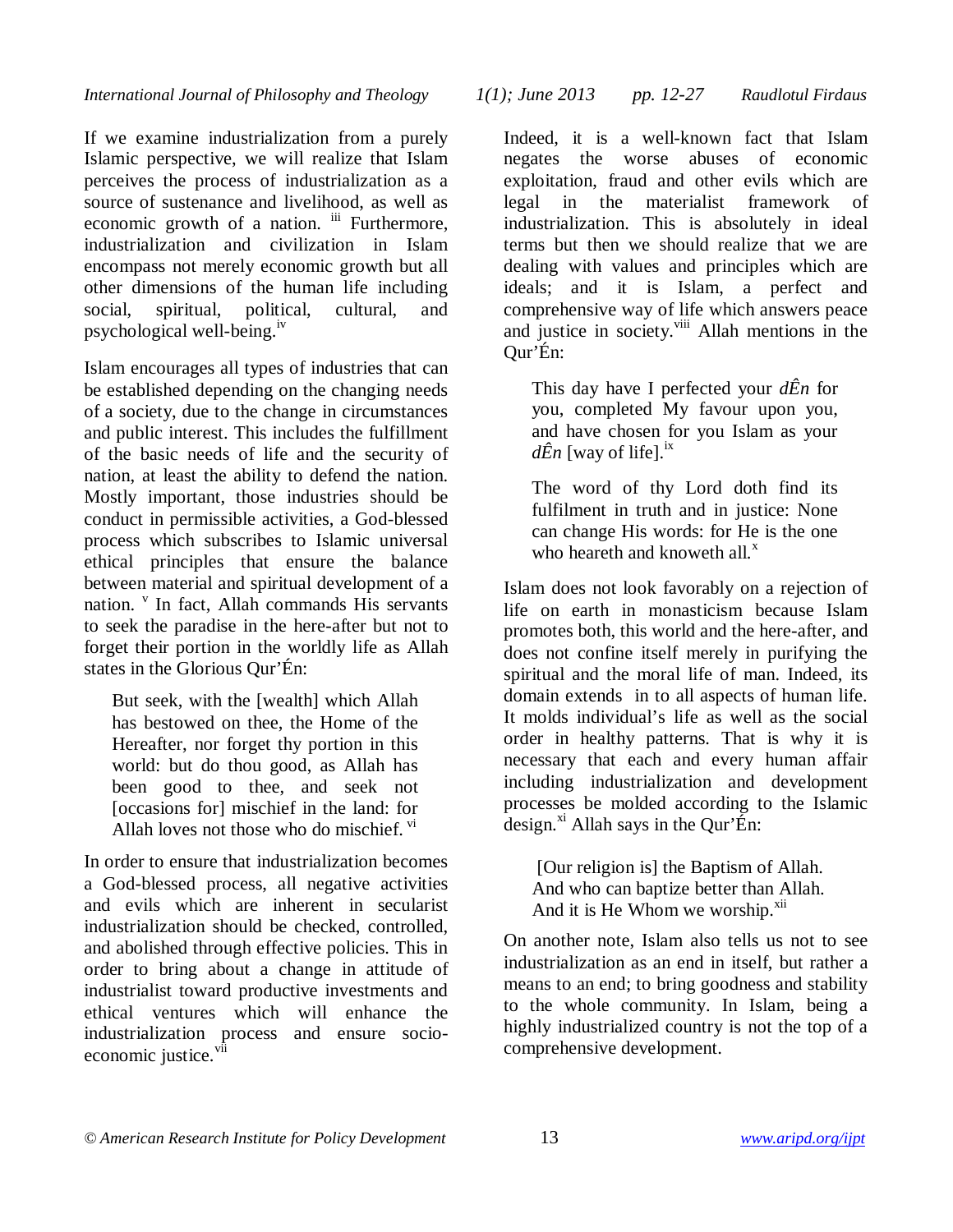Rather industrialization should be a God-blessed process and a means to achieve a sustainable development in a society, which is an epitome of economic, spiritual and moral excellence.<sup>xiii</sup> Indeed, Allah reminds the believers to ask Him for both types of excellence<sup>xiv</sup> i.e., this life which implies economic and material wellbeing, as well as the Hereafter which indicates spiritual and moral excellence, as He says in the Glorious Qur'Én:

Our Lord! Give us in this world that which is good and in the Hereafter that which is good, and save us from the torment of the Fire!<sup>xv</sup>

If industrialization is viewed as an end in itself, it leads to imbalances, inequities, and environmental excesses because man will struggle for it by any means, good or bad; and ultimately it will reduce the well-being of most members of the society as well as the ecological system on earth.<sup>xvi</sup> Allah says in the Qur'Én:

Mischief has appeared on land and sea because of [the meed] that the hands of men have earned, that [Allah] may give them a taste of some of their deeds: in order that they may turn back [from Evil]. $^{xvii}$ 

And He giveth you of all that ye ask for. But if ye count the favours of Allah, never will ye be able to number them. Verily, man is given up to injustice and ingratitude.<sup>xviii</sup>

In a nutshell, Islam encourages an inclusive process of industrialization which brings about socio-economic well-being and harmony with the environment. Indeed, Islam provides the perfect manual and guidance for man to run industrialization in a rightful way.

# *Four Guiding Principles and Religious ethics in Industrialization Process*

The Muslim idea of the highest form of industrialization is that it is the one which is pleasing to Allah.

*International Journal of Philosophy and Theology 1(1); June 2013 pp. 12-27 Raudlotul Firdaus*

Moreover, God-blessed industrialization does not make sense without the ethical dimension of the divine revelation. In addition, the most important matter in ethics and values in industry according to Islam, is the matter of existence itself and how it is to be defined. Another issue is the matter concerning resources and how it is to be utilized. Therefore, this section deals with both basic issues by exploring the general guiding principles and values in the process of industrialization. The researcher will discuss about Islamic guiding principles and values in industry by investigating the philosophical foundation of industrialization that can be derived from the Qur'Én and the Prophet's traditions.

However, it should be noted here that an elaboration and analysis of Islamic guiding principles and values in industry can be very complex and wide in scope. For the purpose of this research, the researcher will limit the analysis of primary elements which have direct implications for industry and industrialization process.

# **Divine Unity and Oneness (***al-TawÍÊd***)**

Man and the universe have not come into existence on its own, and neither are they a product of natural forces that had somehow, by pure chance, combined to produce life. On the contrary, man and the universe are the creations of the All Wise and the Most Merciful Creator, the only one God. Allah says in the Glorious Qur'Én affirming His Oneness and He is the Creator of the heavens, the earth and everything:

It is He Who begins [the process of] creation; then repeats it; and for Him it is most easy. To Him belongs the loftiest similitude [we can think of] in the heavens and the earth: for He is Exalted in Might, full of wisdom. <sup>xix</sup>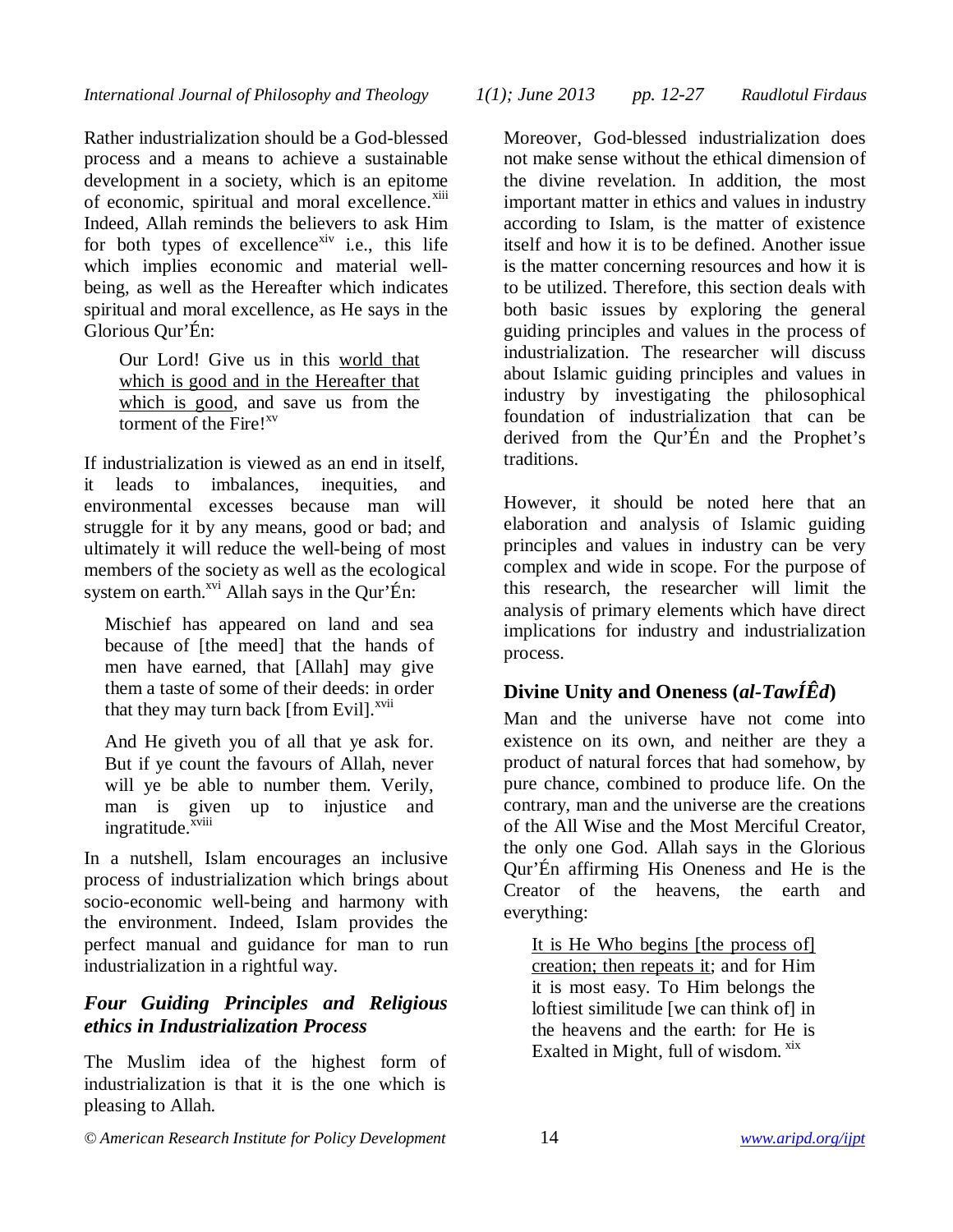He to whom belongs the dominion of the heavens and the earth: no son has He begotten, nor has He a partner in His dominion: it is He who created all things, and ordered them in due proportions. <sup>xx</sup>

In Islam, the core concept which permeates all aspects of human life is *TawÍÊd* or the unity of God and its opposite is expressed by the term *Shirk* which means associating partners with Allah. Being a Muslim is to have faith in *lÉ ilÉha illAllah* that there is no God but Allah. He is the Creator, the Sustainer, the Cherisher and the Owner of everything. He says in the Holy Qur'Én:

Allah is He, than Whom there is no other god; - Who knows [all things] both secret and open; He, Most Gracious, Most Merciful. Allah is He, than Whom there is no other god; - the Sovereign, the Holy One, the Source of Peace [and Perfection], the Guardian of Faith, the Preserver of Safety, the Exalted in Might, the Irresistible, the Supreme: Glory to Allah. [High is He] above the partners they attribute to Him. He is Allah, the Creator, the Evolver, the Bestower of Forms [or Colors]. To Him belong the Most Beautiful Names: whatever is in the heavens and on earth, doth declare His Praises and Glory: and He is the Exalted in Might, the Wise.  $\frac{xxi}{x}$ 

The Prophet  $\varepsilon$  also explained that Allah has ninety-nine Names (*al-asmÉ' al-×usnÉ*) which show all the attributes of perfection and whoever believes in their meanings and acts accordingly will enter paradise, He  $\varepsilon$  says:

Allah has ninety-nine Names. Whoever believes in their meanings and acts accordingly will enter Paradise xxii

He has created the whole universe with the sole purpose of worshipping  $\text{Him.}^{x}$  It is this purpose which gives meaning and significance to the existence of the Universe of which man is a part. $^{xxiv}$  As Allah says in the Glorious Qur'Én:

I have only created Jinns and men, that they may serve  $Me<sub>xxy</sub>$ 

Man should give full submission and worship to Allah and to have Him constantly present in his life. He must submit himself to Allah with total and sincere belief,<sup>xxvi</sup> a declaration with his tongue, an acceptance with his heart and a reflection through his actions.<sup>xxvii</sup>

Hence, man's mission in this world becomes a dedication to His Creator whereby the absolute worship and obedience to Him become his purpose of life. Allah says in the Qur'Én:

> And they ill-treated them for no other reason than that they believed in Allah, Exalted in Power, Worthy of all Praise! xxviii

Since He is the only Creator of man and the whole universe, so He knows well what suits His creations at all time and indeed what benefits or harms man, what makes him successful or miserable. By His knowledge and beneficence He has legislated what suits best and fulfills the essential needs of all His creatures on earth and makes their life successful and secure.<sup>xxix</sup> Allah says in the Holy Qur'Én:

Allah is He, than Whom there is no other god;- Who knows [all things] both secret and open; He, Most Gracious, Most Merciful.<sup>xxx</sup>

To Allah do belong the unseen [secrets] of the heavens and the earth, and to Him goeth back every affair [for decision]: then worship Him, and put thy trust in Him: and thy Lord is not unmindful of aught that ye do.  $\frac{xxxi}{x}$ 

*© American Research Institute for Policy Development* 15 *www.aripd.org/ijpt*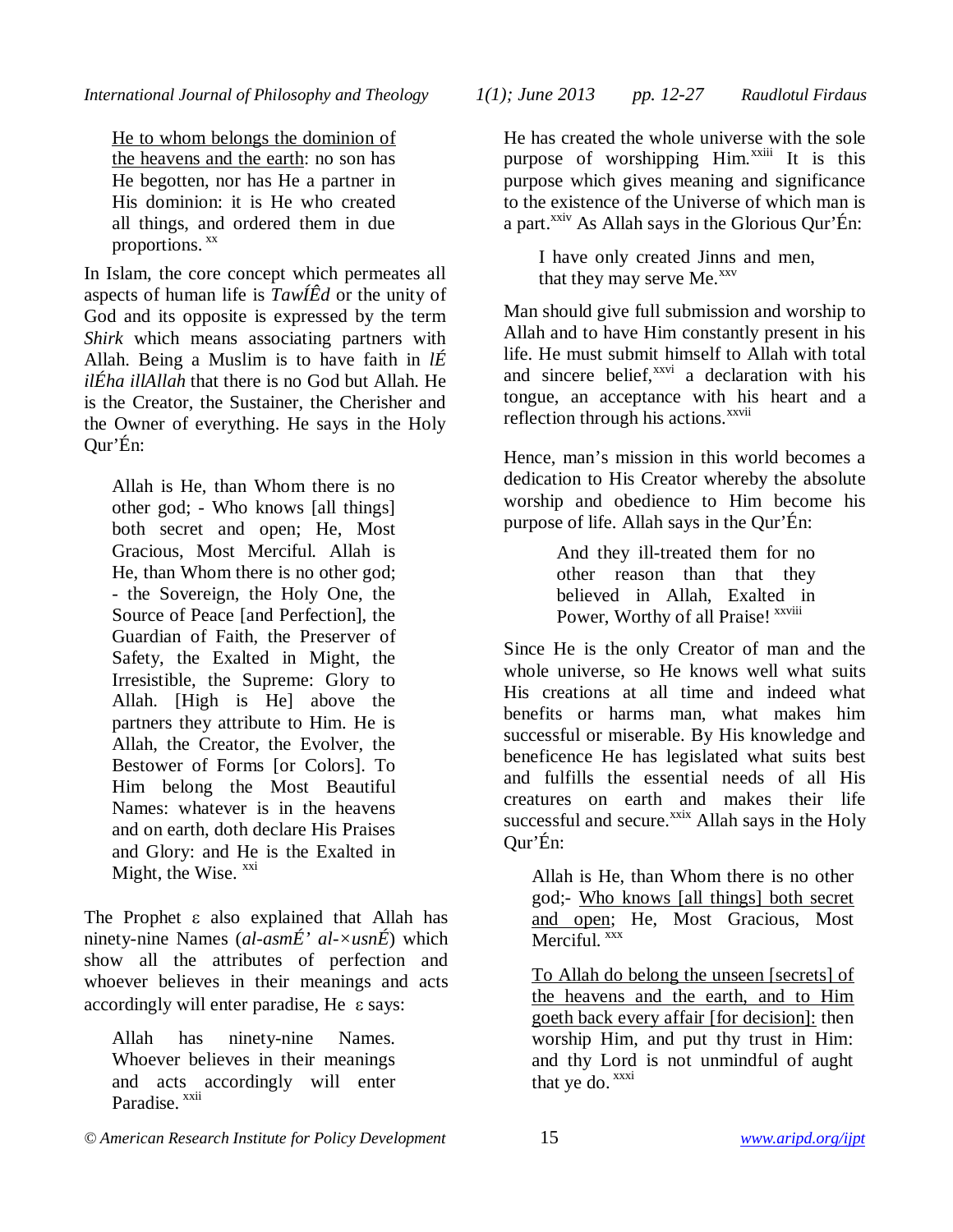O ye who believe! Give your response to Allah and His Messenger, when He calleth you to that which will give you life; and know that Allah cometh in between a man and his heart, and that it is He to Whom ye shall [all] be gathered. $\frac{xx}{x}$ 

It is in this sense that even in the worldly matters including economic and industry, Muslims should obey and follow His guidance and revelation.<sup>xxxiii</sup> In fact, each an every Muslim's endeavor including his efforts in industry is considered an *'ibÉdah* because worship in Islam encompasses both spiritual and material pursuits as long as it conform to Islamic principles and guidance.<sup>xxxiv</sup>

In short, *TawhÊd* is the most important and fundamental principle of the teachings of MuÍammad  $\varepsilon$  and indeed the message of all Messengers of Allah. It is the bedrock of other beliefs, commands and laws in Islam. It is thus, all human affairs including industrialization process must stand firm on this foundation. The revelation which was sent by Allah through His Messenger  $\varepsilon$  must be the basic frame of reference and the starting point in the formulation of industrialization's goals, policies and strategies at all levels.<sup>xxxv</sup>

### **Vicegerency (***al-KhilÉfah***) and Responsibility (***al-AmÉnah***)**

The concept of *al-khilÉfah* and *al-amÉnah* are very important in the industrialization process. Man should realize his true self that he is God's supreme creation and His vicegerent (*khalÊfah*) on earth who has been endowed physical, intellectual and spiritual potentialities which must all be developed and nurtured.<sup>xxxvi</sup> Allah says in the Glorious Qur'Én:

Behold, thy Lord said to the angels: "I will create a vicegerent on earth." *xxxvii* 

We have honoured the sons of *Ódam*; provided them with transport on land and sea; given them for sustenance things good and pure;

*© American Research Institute for Policy Development* 16 *www.aripd.org/ijpt*

*International Journal of Philosophy and Theology 1(1); June 2013 pp. 12-27 Raudlotul Firdaus*

and conferred on them special favours, above a great part of our creation.<sup>xxxviii</sup>

His role as God's vicegerent (*khalÊfah*) implies that the universe, natural resources, and other creations are entrusted (*amÉnah*) to man for his utilization. His superior intelligence (*Ñaql*) should be used to its full potential so that he can understand his position, function as his true self as a *khalÊfah*, and control over all other creations on earth for his well-being in a rightful way. $x$ <sup>xxxix</sup> In fact, the Qur'Én obviously tells us that the Almighty Allah created the world and whatever in it for the usage and pleasure of the sons of *Ódam*. Allah says in the Qur'Én:

It is He Who hath created for you all things that are on earth; Moreover His design comprehended the heavens, for He gave order and perfection to the seven firmaments; and of all things He hath perfect knowledge. $x<sup>1</sup>$ 

And He has subjected to you, as from Him, all that is in the heavens and on earth: Behold, in that are Signs indeed for those who reflect.<sup>xli</sup>

Do ye not see that Allah has subjected to your [use] all things in the heavens and on earth, and has made his bounties flow to you in exceeding measure, [both] seen and unseen? Yet there are among men those who dispute about Allah, without knowledge and without guidance, and without a Book to enlighten them!<sup>xlii</sup>

However, this authority is not absolute because he is a *khalÊfah* and also at the same time an *Ñabd* (servant) of Allah who does not have any independent authority other than to follow Allah's Will, for he cannot violate the basic premise of this trusteeship (*amÉnah*) while using it to his advantage. In short, Allah is the real owner of all resources and man is allowed to use them to his advantage as long as this trusteeship or *amÉnah* is not violated.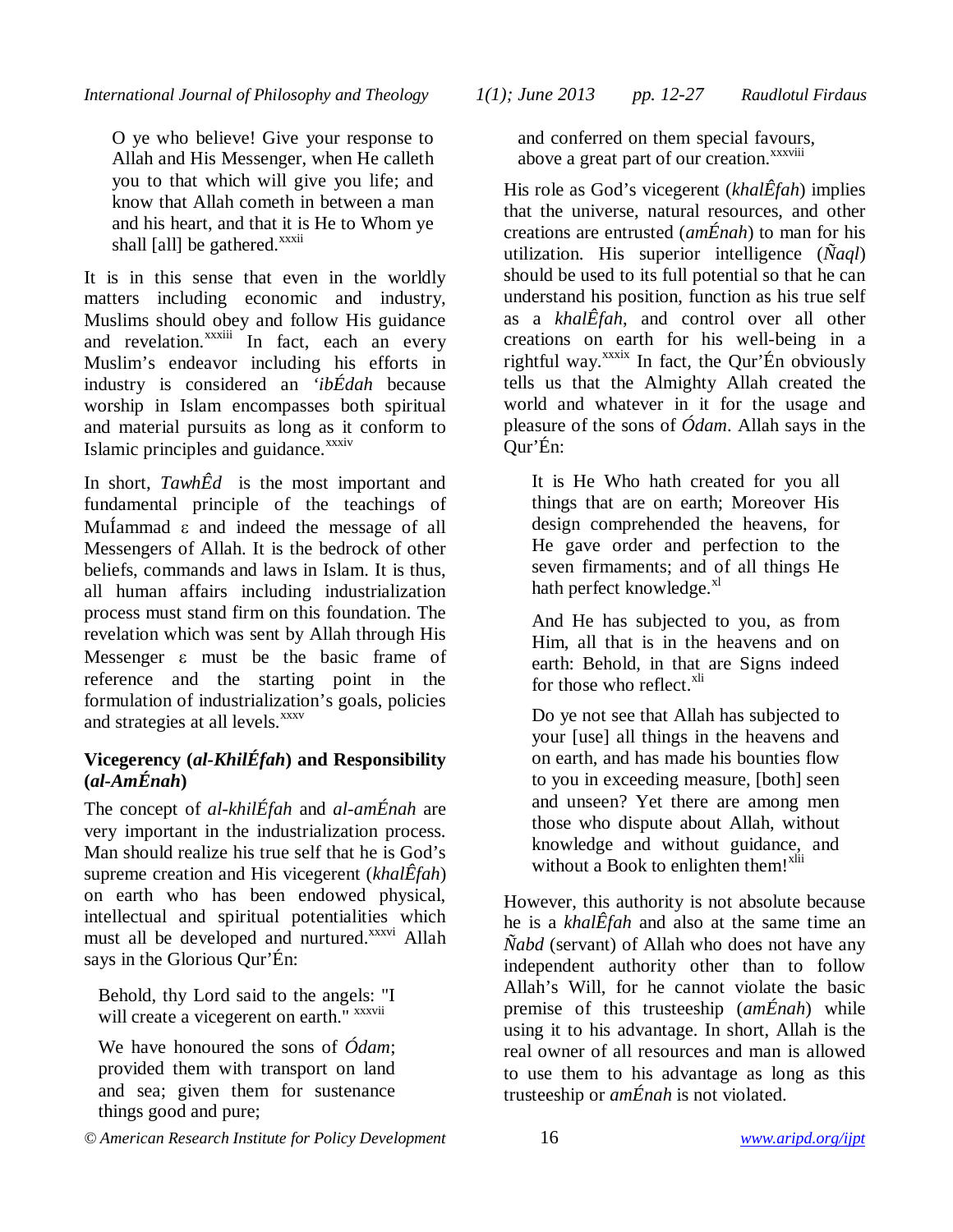It is in this sense that private ownership of resources in Islam differs from conventional system.<sup>xliii</sup>

> Yea, to Allah belongs all that is in the heavens and on earth: so that He rewards those who do evil, according to their deeds, and He rewards those who do good, with what is best.<sup>xliv</sup>

Since the true ownership of all resources, environment, ecology and the whole universe are resides with Allah, their misuse that involves waste and destruction is a sinful act in Islam. Allah says in the Qur'Én

To every people [was sent] an apostle: when their apostle comes [before them], the matter will be judged between them with justice, and they will not be wronged.  $x^{\text{dv}}$ 

Hence, there can be absolutely no room in industrialization process for environmental pollution or excessive use of natural resources which leads to over-production and the destroying of those output, by burning or dumping into the ocean in order to maximize profit and to maintain prices at a higher level. This is a usual scenario in value-free industrialization practice and indeed the third world countries always become the dumping area for the unsold goods from industrialized countries. Apparently, Islam deals with such crisis from its root as the concept of *khilÉfah*  and *amÉnah* entail that no one is authorized to destroy or waste the God-given resources. Everyone must utilize it in a very best possible way for all, as well as acquire it in a rightful way. Allah says in the Qur'Én:

It is He Who produceth gardens, with trellises and without, and dates, and tilth with produce of all kinds, and olives and pomegranates, similar [in kind] and different [in variety]: eat of their fruit in their season, but render the dues that are proper on the day that the harvest is

#### *International Journal of Philosophy and Theology 1(1); June 2013 pp. 12-27 Raudlotul Firdaus* gathered. But waste not by excess: for Allah loveth not the wasters. <sup>xlvi</sup>

No one is authorized to violate the terms of *khilÉfah* and *amÉnah* because everybody is equal in terms of ownership and opportunity to acquire the God-given resources by rightful and permissible way. Basically, this is also an appropriate treatment for the crisis of resource depletion. This is because every industrialist should realize that man is just a trustee (*amÊn*) of all resources and he must subscribe to the law of the real Owner of the resources, otherwise, he will be punished.

And those who break the covenant of Allah, after its ratification, and sever that which Allah has commanded to be join [i.e. they sever the bond of kinship and are not good to their relatives] and work mischief in the land, on them is the curse, and for them is the unhappy home  $[i.e.$  Hell $]$ .

As we have seen, many crises namely; inequalities, resource depletion, environmental pollution, over-production and inflation are inherent in the culture of industrialism in a value-free society where religion is always put aside and profit maximization is always the ultimate end of industrialization. This is the reality of contemporary industrialization. The crises and imbalances that we are facing today are basically because of the greediness and selfishness of man. In fact, Allah says in the Qur'Én:

> Mischief has appeared on land and sea because of [the meed] that the hands of men have earned, that [Allah] may give them a taste of some of their deeds: in order that they may turn back [from Evil].<sup>xlviii</sup>

Man always does injustice (*ÐalËm*) and ingratitude (*kaffÉr*). Allah says in the Holy Qur'Én:

*© American Research Institute for Policy Development* 17 *www.aripd.org/ijpt*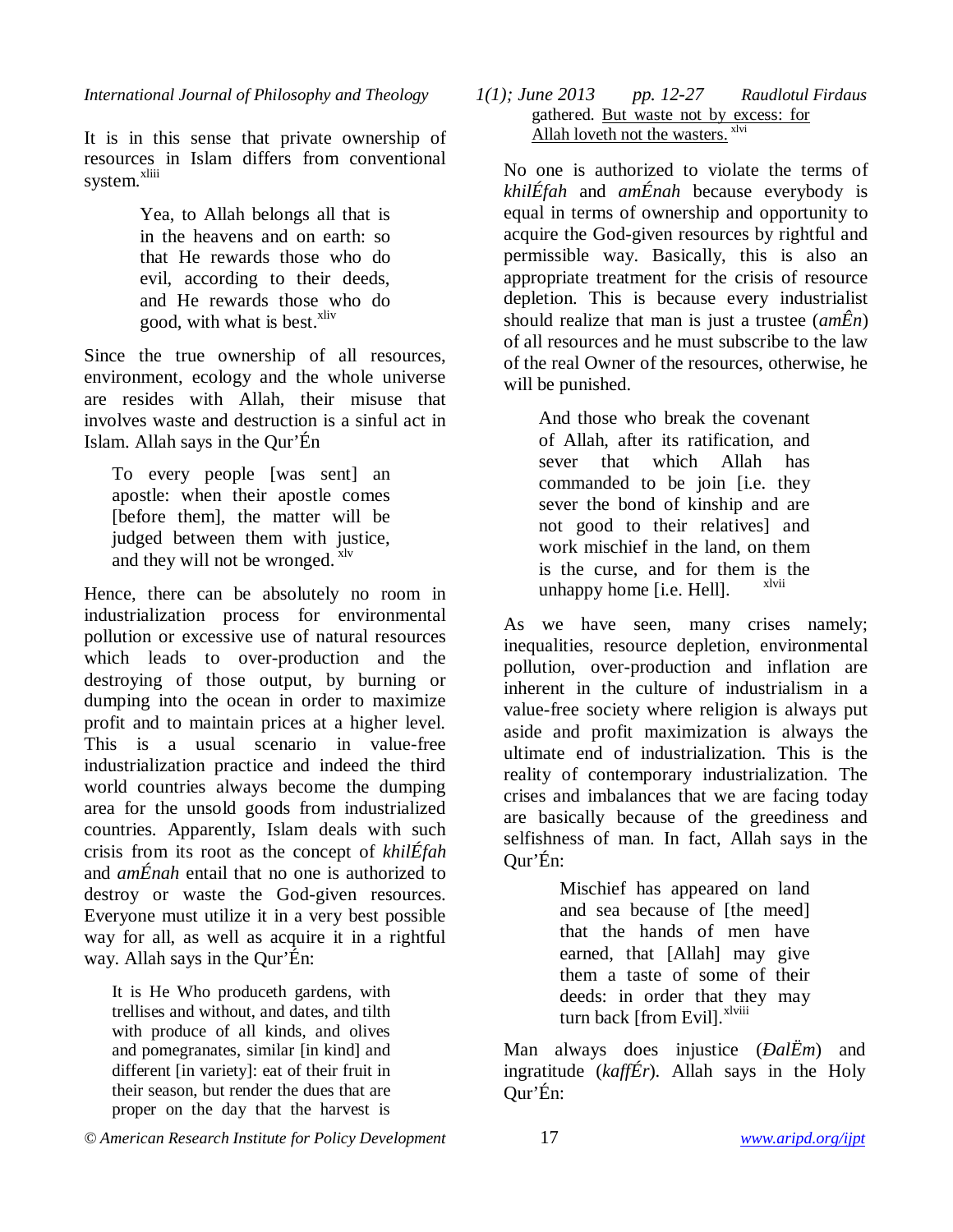And He giveth you of all that ye ask for. But if ye count the favors of Allah, never will ye be able to number them. Verily, man is given up to injustice and  $in$ gratitude. $x$ lix

In conclusion, the concept of *khilÉfah*, *'abd*, and *ÉmÉnah* play a vital role to remind man about his true self. Man who is a *khalÊfah* on earth and also an *amÊn* or a trustee should utilize the *amÉnah* (God-given resources and the whole universe) in a very best way possible for all.

He is also an *'abd* or a servant of Allah who does not gain absolute freedom, so that he should always obey Allah's law. If each an every man realizes his true self and his responsibilities as a *khalÊfah* and *'abd* on earth, the God-blessed industrialization process which brings about socio-economic well-being, then prosperity, wealth, peace and contentment could really be established on earth. Allah promises that He will grant His bounties to His servant who realizes his true self and is always be thankful to Him:

Your Lord caused it to be declared publicly that if you are grateful, I will add more favors unto you, but if you show ingratitude, truly My punishment is terrible indeed.<sup>1</sup>

### **Justice (***al-ÑAdÉlah***) and Equilibrium (***al-TawÉzun***)**

It is undeniable that justice is a universal value that can be accepted by each and every man on earth regardless of his religion and belief. Indeed, the role of the message delivered by all the Messengers of Allah from  $\acute{O}$ *dam*  $\upsilon$  to the Last Prophet MuÍammad  $\varepsilon$  has also been to establish justice on earth.<sup>li</sup>

To every people [was sent] an apostle: when their apostle comes [before them], the matter will be judged between them with justice, and they will not be wronged. <sup>lii</sup>

O ye who believe! Stand out firmly for Allah, as witnesses to fair dealing, and let not the hatred of others to you make you swerve to wrong and depart from justice. Be just: that is next to piety: and fear Allah. For Allah is well-acquainted with all that ye do. liii

In Islam there is no compromise with justice, indeed it takes precedence over love, even love for one's parents.<sup>liv</sup> As Allah says in the Glorious Qur'Én:

O ye who believe! Stand out firmly for justice, as witnesses to Allah, even as against yourselves, or your parents, or your kin, and whether it be [against] rich or poor: for Allah can best protect both. Follow not the lusts [of your hearts], lest ye swerve, and if ye distort [justice] or decline to do justice, verily Allah is wellacquainted with all that ye do.  $\frac{dv}{dx}$ 

Moreover, the QurÑÉn places justice in the nearest state to piety: $\frac{iv_i}{v}$ 

O ye who believe! Stand out firmly for Allah, as witnesses to fair dealing, and let not the hatred of others to you make you swerve to wrong and depart from justice. Be just; that is next to piety: and fear Allah. For Allah is well-acquainted with all that ye do. <sup>lvii</sup>

It should be noted here that Islam and injustice are at variance with each other as Ibnu Taimiyyah says: "the world can survive with justice and disbelief, but not with injustice and Islam".<sup>lviii</sup> It is thus, establishing socioeconomic justice is the basic premise in Godbless process of industrialization.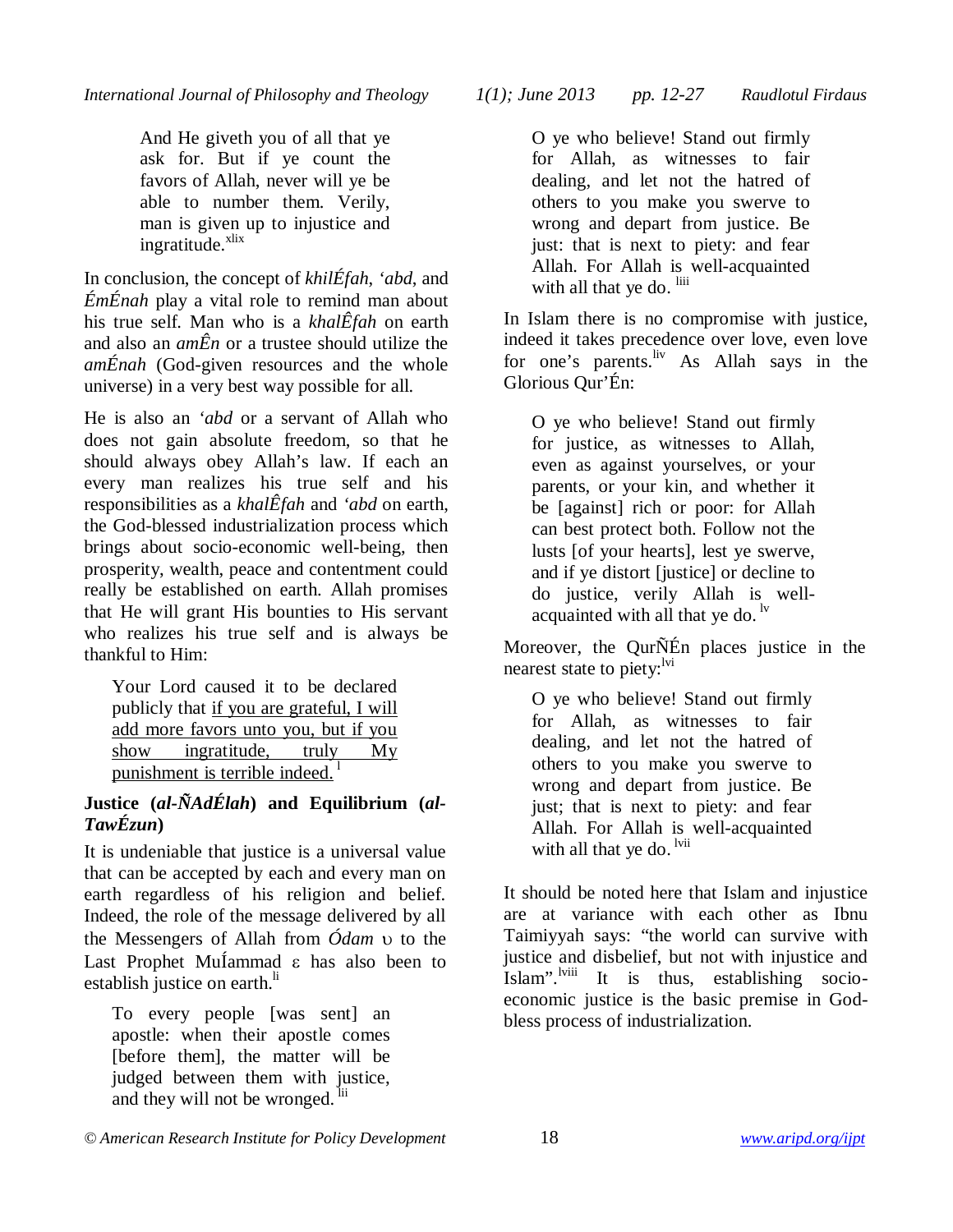And come not nigh to the orphan's property, except to improve it, until he attains the age of full strength; give measure and weight with[full] justice; no burden do We place on any soul, but that which it can bear; whenever ye speak, speak justly, even if a near relative is concerned; and fulfil the covenant of Allah. Thus doth He command you, that ye may remember. lix

As we have seen, capitalist industrialization exaggerates the right of the individual over the society while socialist industrialization advocates the rights of the society over the individual.

On the other hand, in Islam every person is entitled to have the right to benefit from the natural resources and to own property and wealth individually or in partnership with others while state ownership of critical resources is allowed if it is in the public interest.<sup>1x</sup> In other words, each is given its due right in life but it is governed and controlled by the God-given law.

It is We Who portion out between them their livelihood in this world.  $\frac{ixi}{x}$ 

Islam also provides guidelines for the state and the people to manage the resources according to the priorities when the interests between two parties clash. Accordingly, the interest of the community takes precedence over the interest of individual, relieving hardship takes precedence over promoting benefit, and a bigger loss cannot be prescribed to alleviate a smaller loss and a bigger benefit takes precedence over a smaller one, conversely a smaller harm can be prescribed to avoid a bigger harm and a smaller benefit can be dispensed with in preference to a bigger one.<sup>lxii</sup> Bearing in mind that public good should always be above personal interest, no one has the right to exploit others and monopolize abuse on others' properties or on the national resources for his personal interest.

*© American Research Institute for Policy Development* 19 *www.aripd.org/ijpt*

*International Journal of Philosophy and Theology 1(1); June 2013 pp. 12-27 Raudlotul Firdaus*

Human exploitation and destruction of the private properties or national resources at any level, in any shape and under any circumstances is anti-Islamic and must be eliminated. Allah says in the Qur'Én:

And do not eat up your property among yourselves for vanities, nor use it as bait for the judges, with intent that ye may eat up wrongfully and knowingly a little of [other] people's property. <sup>1xiii</sup>

Moreover, man who at once a *khalÊfah*, an *'abd*, and an industrialist in the process of industrialization is not given absolute freedom in exploiting the resources for his own benefits and profits, and it is his resposiblity to ensure that the process of production of goods and industrialization is in harmony with the people, environment and life on earth.

There is no doubt that he has right to acquire and utilize the resources to earn profits, in fact everybody is given equal opportunity, but he should realize that he is bounded with the terms and conditions in God-given law. Hence, he should do justice to everybody including the natural surroundings and act with moderation at all time. Any misuse of God-given resources by wasting or destructing is considered illegal in Islam.<sup>Ixiv</sup>Allah says in the Holy Qur'Én:

Eat of the good things We have provided for your sustenance, but commit no excess therein, lest My Wrath should justly descend on you: and those on whom descends My Wrath do perish indeed!

As and employer in a factory for example, an industrialist should consider the laborers or the employees as members of his own family. They must be treated with respect, compassion, and equally as brothers.<sup>lxv</sup> Their rights and wellbeing must be ensured, as the Prophet  $\varepsilon$  says: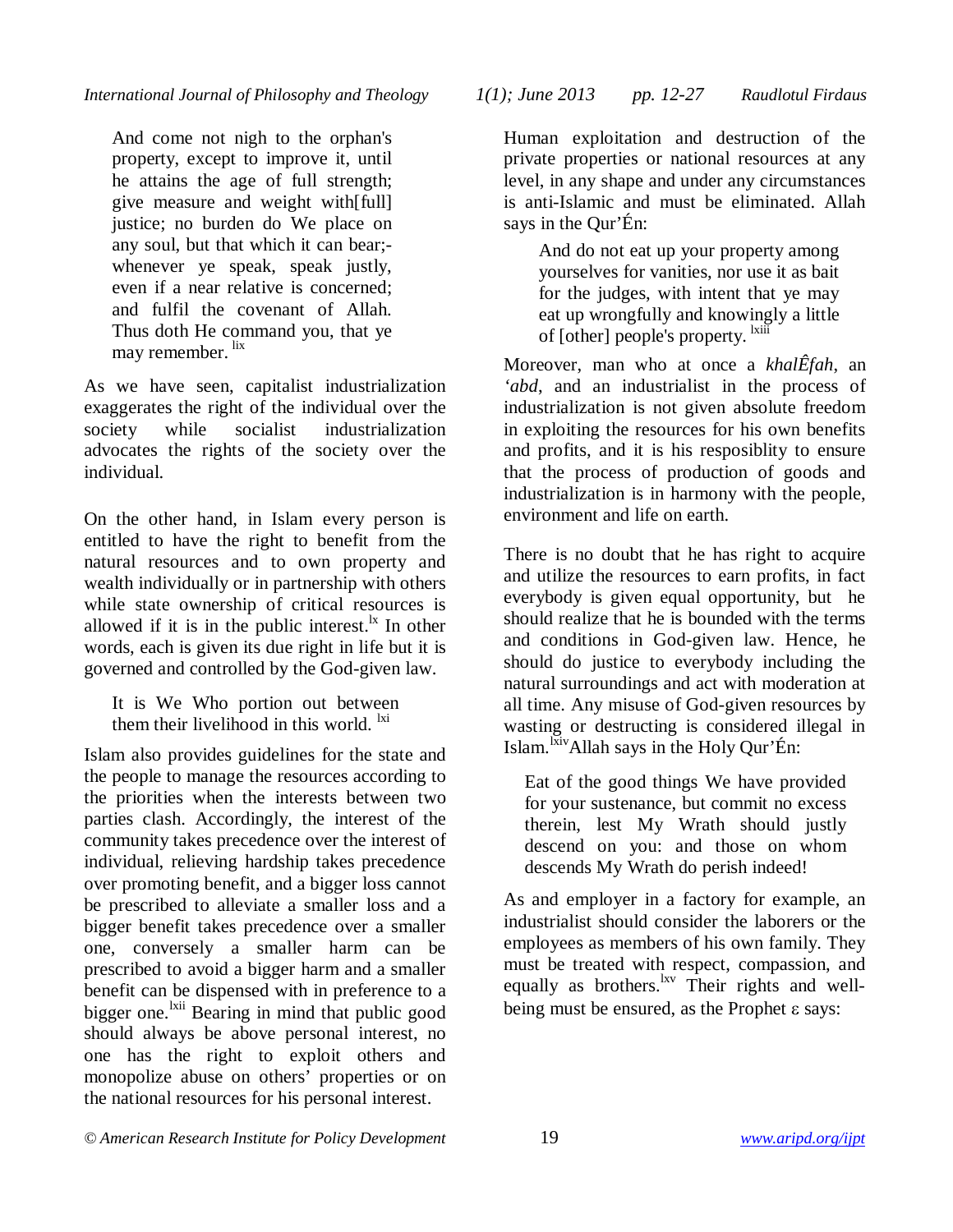Your workers are your brethren. The Almighty Allah placed them under you [for your services]. Whosoever has one [of his brethren] under him [working for him] must feed him of what he eats, clothe him of what he clothes himself and do not assign them to do what they cannot do. If you do, then help them.  $\frac{1}{x}$ <sup>lxvi</sup>

Furthermore, real wages for the laborers in a Muslim society should ideally be at least at a level that would enable them to fulfill their basic needs in humane manner.<sup>lxvii</sup> Allah's Messenger also reminds the employer to pay the wages of the workers rightfully and even before his sweat dries out. In addition, the workers must be treated and paid equally regardless of gender and races because man and women, black and white are equal before Allah. Allah says in the Holy Qur'Én:

If any do deeds of righteousness- be they male or female - and have faith, they will enter Heaven, and not the least injustice will be done to them.

Indeed, in Islam, all individuals of every race, gender and status originates from one source, everybody is from *Ódam* and he is created of soil. As Allah says in the Qur'Én:

Oh mankind! Reverence your Guardian-Lord, Who created you from a single Person, created, of like nature, his mate, and from them twain scattered [like seeds] countless men and women; fear Allah, through Whom you demand your mutual [rights], and [reverence] the wombs [that bore you]: for Allah ever watches over you. <sup>lxviii</sup>

It is also based on the statement of Allah's Messenger  $\varepsilon$  He says:

*International Journal of Philosophy and Theology 1(1); June 2013 pp. 12-27 Raudlotul Firdaus*

The Almighty Allah has removed the false pride taking, which was practiced in the pre-Islamic period, where individuals took false pride with their ancestors [forefathers]. All mankind belongs [in lineage] to *Ódam*. *Ódam* is created of soil [earth dirt]. <sup>lxix</sup>

Therefore, nobody can exploit others by claiming neither his superiority nor special privilege, neither in the process of industrialization nor in other walks of life. Specifically, all employers should do justice to the employees, regardless of gender and races. At the same time, a worker should also do justice to his employer by performing his duties and tasks with full responsibility.

With regard to the increasing rate of working women in labor market which generally increases the rate of dual-earner families has led to drastic changes in the contemporary family life.<sup>lxx</sup> One may suggest that women should return to their basic role of staying at home.

Indeed, the primary role of women is to take care of their family and ensure a healthy pattern of their children's upbringing. This solution might be suitable to the women who can choose to either work or not work. Nevertheless, in reality, the economical disadvantage of the family has "forced" some women to work. Besides, there are certain areas that need women in the workforce such as nurses, teachers and doctors. Whatever reasons that women give for working, either they like to work or they must work, they should do justice to both; family and carreer.<sup>lxxi</sup>

In contemporary practices, however, in the formal sector the workers are bound by contracts that specify the duration of work, the flexibility regarding conditions of work, where to work, when to work, rules and regulations to be observed and the benefits to be gained.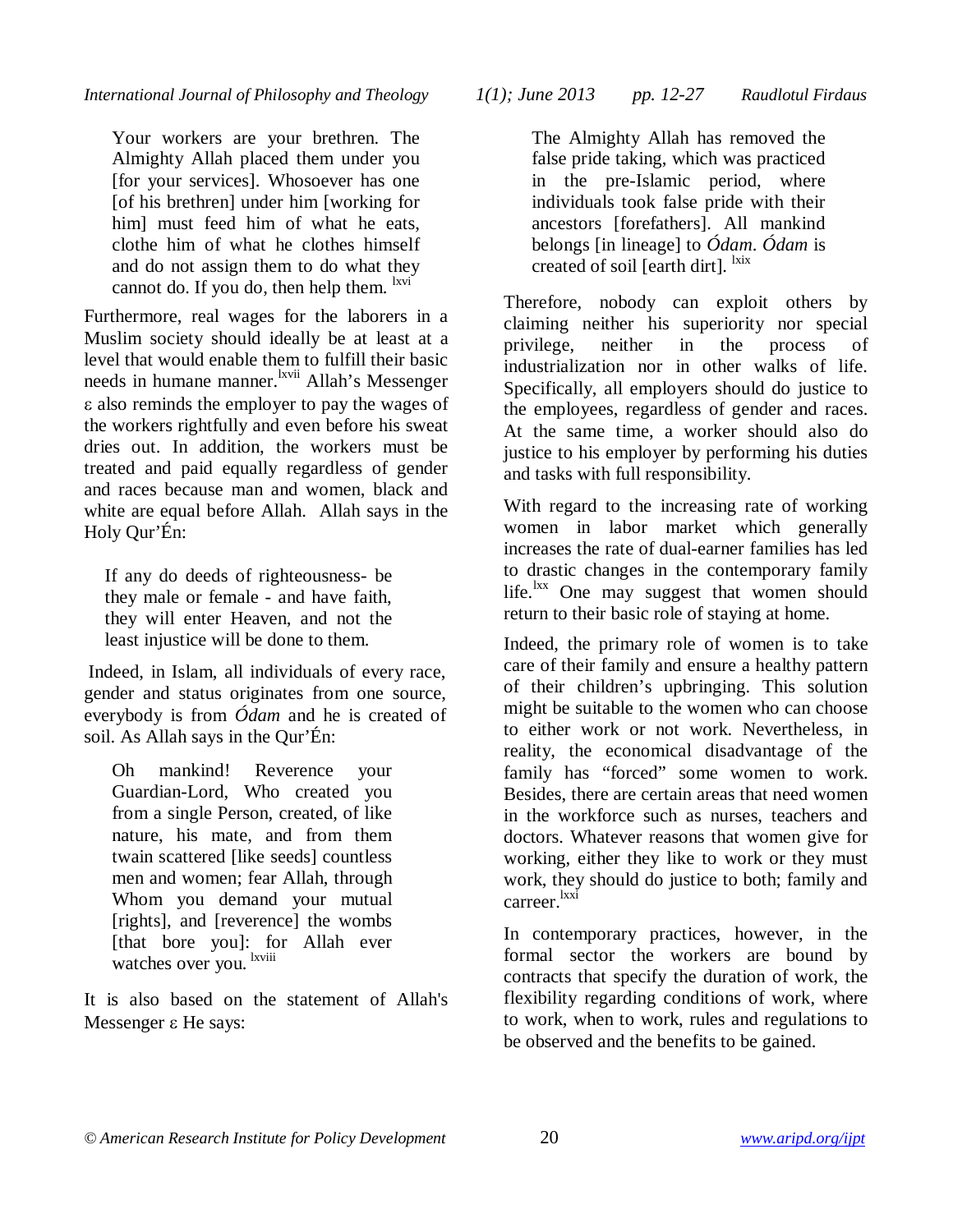Women workers are also restricted to such terms as they should adjust and accommodate their schedules to their jobs at the expense of their families.<sup>lxxii</sup> The prevailing ideology of the separation of work and family that has continually indoctrinated the employers to perceive family life is a private sphere has led them to enforce employment policies which somehow negatively affect a worker's health and family relationship. Most of the employers especially in private sector assume that work and family should be separate and should not overlap. It is undeniable that such idea can be practiced in some circumstances but they should realize the fact that work could have a profound impact on family life and that family life could likewise have an impact on work.<sup>Ixxiii</sup>

Moreover, the employer should be more sensitive to the changing needs of their workers who comprises married women with children. The employers must recognize and acknowledge female employees' rights to have good work conditions with flexible work arrangement that help them to integrate work with family.

For example, introducing flexible working hours, reducing work loads or part-time work, giving career breaks, compressing work weeks, near-site and good quality of child care support services and women should also be allowed to see their children when they are needed.<sup>lxxiv</sup> It is in this sense justice toward women employees should be translated by the employers in the work place. Indeed, this issue should not be perceived as a woman's issue, rather it is a social issue because if the future generation does not get the kind of care and upbringing that an achieving civilization requires, there is bound to be a decline in the quality of human beings and a breakdown in social control. Crimes and moral delinquency among new generations may also rise.lxxv

*International Journal of Philosophy and Theology 1(1); June 2013 pp. 12-27 Raudlotul Firdaus*

Islam has given the general guiding principle; to do justice to everybody, and then it depends on man's intellect and creativity in problem solving and decision making, as long as it follows the Islamic principles and teachings, it is acceptable in Islam.

On another note, Islam does not endorse a blind justice, rather it should be implemented in a balanced (*tawÉzun*) manner. In Islam, equal distribution of wealth and all resources on earth does not mean that it aims to remove all differences in terms of work, income and wealth because it is a part of Allah's plan.  $\frac{lxxv}{l}$ Furthermore, the existence of these differences serves toward the smooth functioning of the process of industrialization.

It is We Who portion out between them their livelihood in this world, And We raised some of them above others in ranks, so that some may employ others in their work ${}^{lxxvii}$ 

Even though the existence of rich and poor, employer and employee, "haves" and "havesnot" is a part of Allah's plan, but it should be noted here that everybody should work for the betterment and improvement of his living.<sup>lxxviii</sup>

Besides, Islam also preserves the right of the poor and needy people by recognizing their right to have a claim on part of the wealth accumulated by the rich to the extent that the basic needs of everyone in society are met.<sup>1xxix</sup>

And in their wealth and possessions [was remembered] the right of the (needy) him who asked, and him who [for some reason] was prevented [from asking].  $\frac{lxxx}{l}$ 

This is through *infÉq*, a volunteering spending to take care of the needy people and *zakÉh,* an obligatory levy on all surplus wealth and agricultural income of the Muslims.<sup>lxxxi</sup>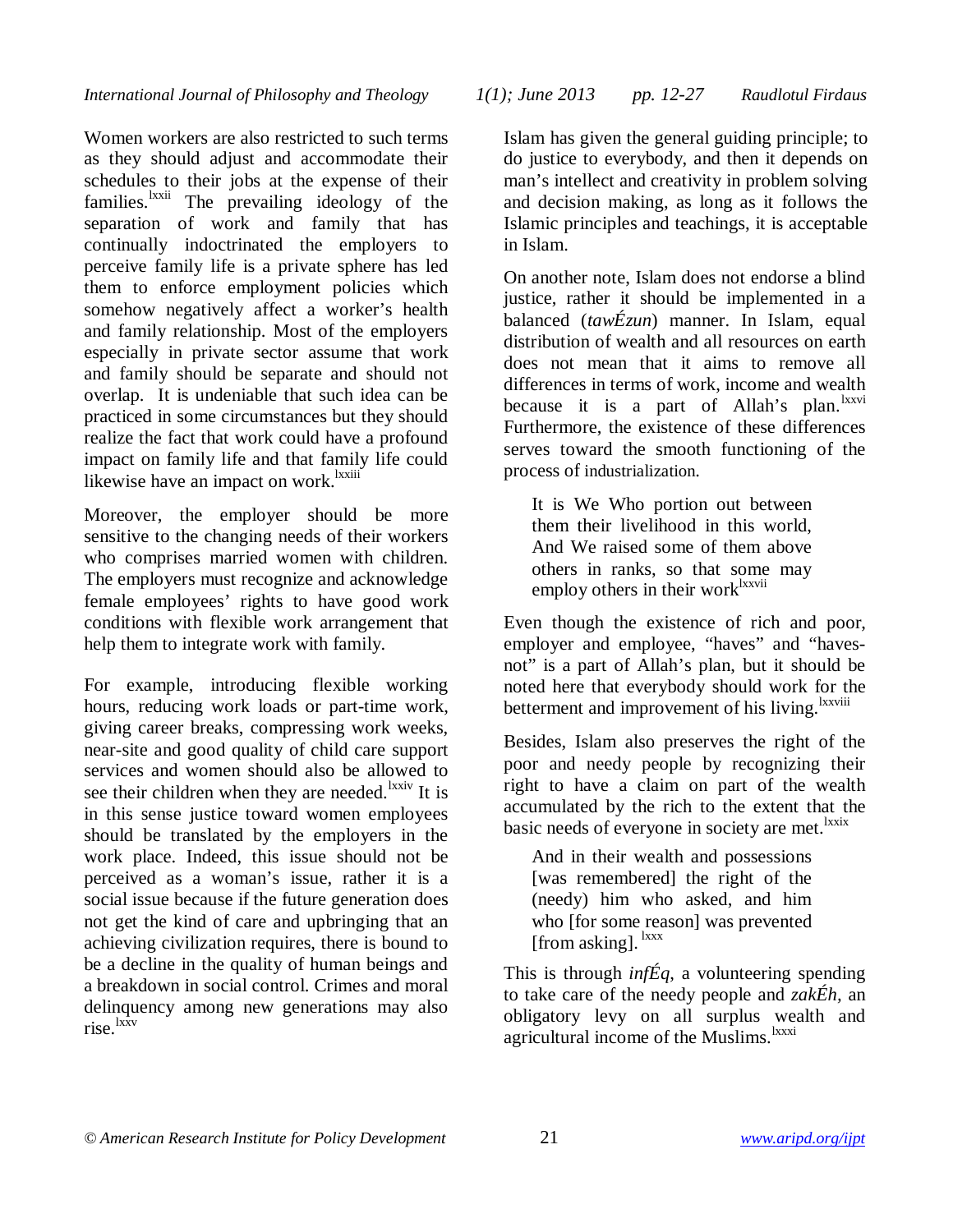And, they feed, for the love of Allah, the indigent, the orphan, and the captive. [Saying], We feed you for the sake of Allah alone: no reward do we desire from you, or thanks. <sup>Ixxxii</sup>

Of their goods, take alms, that so thou mightest purify and sanctify them; and pray on their behalf. Verily thy prayers are a source of security for them: And Allah is One Who heareth and knoweth. <sup>Ixxxiii</sup>

And from the fruit of the date-palm and the vine, ye get out wholesome drink and food: behold, in this also is a sign for those who are wise. <sup>lxxxiv</sup>

Hence, everybody should have the opportunity to share the fruits of industrialization and development because God-given resources must be utilized equitably for the well being of all, not just for a few groups of people who are at the top. lxxxvAllah also says in the Glorious Qur'Én:

> Give them something yourselves out of the means which Allah has given to you. <sup>lxxxvi</sup>

But render the dues that are proper on the day that the harvest is gathered. <sup>lxxxvii</sup>

In order that it may not [merely] make a circuit between the wealthy among you.<sup>lxxxviii</sup>

Allah also commands man to be just to his natural surroundings and maintaining a balance (*al-tawÉzun*) in the use of resources; not rendering their over-exploitation, but protecting and preserving them for today's and the future generations.<sup>lxxxix</sup> He says in the Holy Qur'Én:

*© American Research Institute for Policy Development* 22 *www.aripd.org/ijpt*

*International Journal of Philosophy and Theology 1(1); June 2013 pp. 12-27 Raudlotul Firdaus*

It is He Who produceth gardens, with trellises and without, and dates, and tilth with produce of all kinds, and olives and pomegranates, similar [in kind] and different [in variety]: eat of their fruit in their season, but render the dues that are proper on the day that the harvest is gathered. But waste not by excess: for Allah loveth not the wasters.<sup>xc</sup>

Eat and drink: But waste not by excess, for Allah loveth not the wasters.<sup>xci</sup>

However, the quest of profit maximization and serving self-interest in the contemporary industrialization process have created the tendency in men toward involvement in corruption, exploitation, dishonest inclinations and ultimately destruction of the planet and its ecology.<sup>xcii</sup> The current model of endless growth which supplies excessive demand of consumer goods and the prevailing lifestyle of a modern man, has eventually led to the crisis of resource depletion and environmental degradation. This scenario shows that the current order, i.e. the capitalist and socialist models are now seen as failures and indeed are untenable in terms of keeping the planet in a good repair. Hence, there is a need for the establishment of a just and balance order under the *Shari'ah* to replace the current models of industrialization.<sup>xciii</sup>

Islam admits that human's self-interest should be fulfilled, but it should be within the constraint of socio-economic justice.

Allah has created the earth and its ecosystems, all works within their own limits and balance. Islam likewise sets limits to human desire, so that it will work accordingly to Allah's will.<sup>xciv</sup> That is why man needs a just and balance system to control his desire which can never be satisfied. If he was given two valleys of gold, he would certainly ask for a third. As soon as he receives the third valley, he would beg for the fourth and so on.<sup>xcv</sup>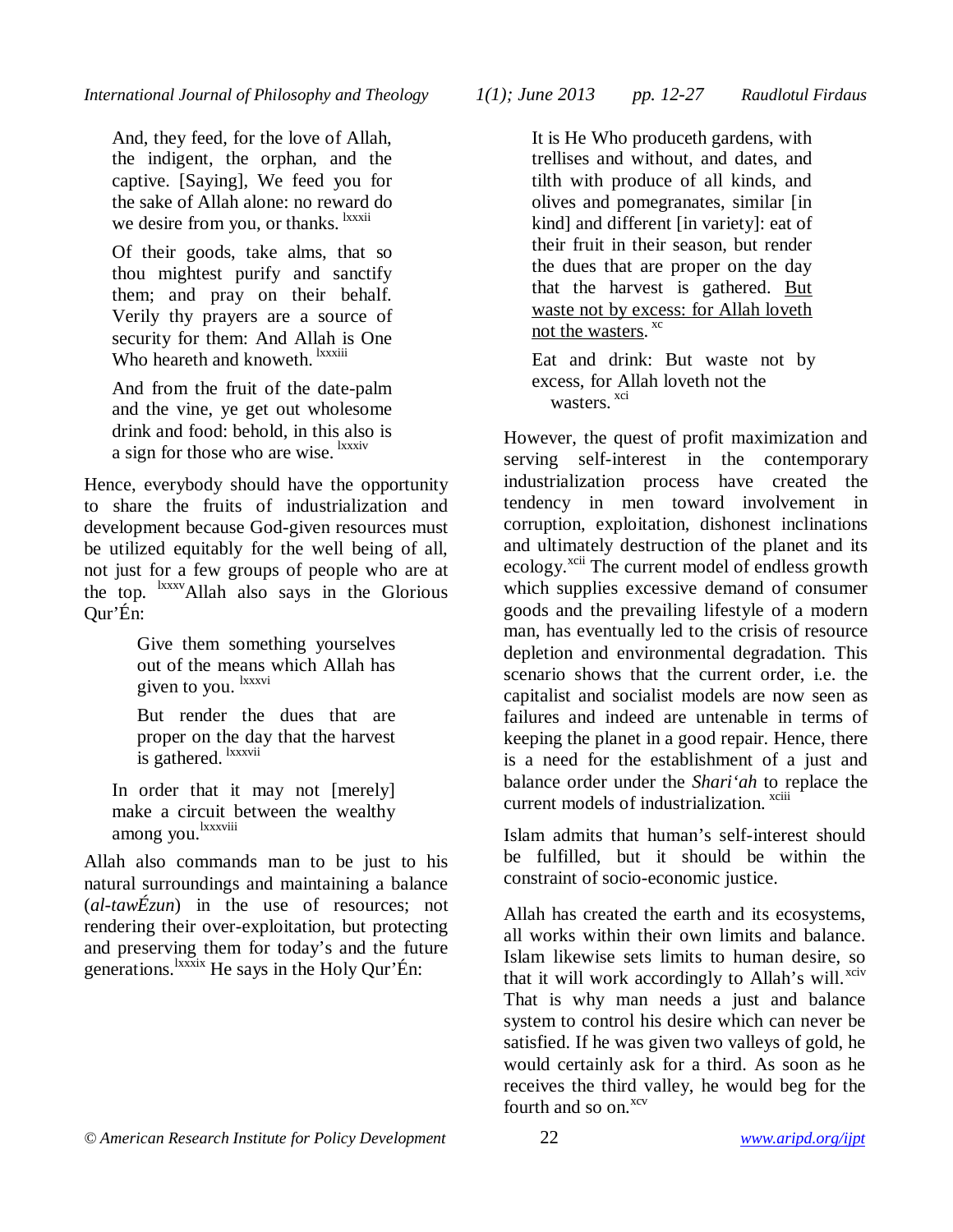Apparently, this is the prevailing lifestyle which is inherent in the Western culture of industrialism and indeed this is the pattern of lifestyle that has prevailed in the Muslim countries for decades. It is in this sense that is why man needs religion, in order to guide him to utilize the resources rightfully, to earn his living lawfully and to control his desires, so that he will be able to live in peace, deriving solace out of God-given bounties with moderation and justice. xcvi

### The Goals of *SharÊ'ah* (*MaqÉÎid al-SharÊ*<sup>'ah</sup>)

The basic objective of the *shar*Ê *ah* is predicated on the benefits of individuals as well as the community, and its laws attempt at protecting these benefits and facilitating improvement and betterment of the condition of man on earth. This is based on the main purpose of the prophethood of Mu<sub>l</sub>ammad  $\varepsilon$ , that is, to bring *raÍmah* or compassion and *hudÉ* or guidance, Allah says in the Qur'Én:

We sent thee not, but as a Mercy for all creatures. <sup>xcvii</sup>

O mankind! there hath come to you a direction from your Lord and a healing for the [diseases] in your hearts, and for those who believe, a guidance and a Mercy.<sup>xcviii</sup>

Al-JuwaynÊ classified three categories of *maqaÎid al-sharÊ'ah;* essential or *ÌarËriyyÉt*, complementary or *ÍÉjiyyÉt*, and desirable or *taÍsÊniyyÉt*.

These ideas were then further developed by his student al-GhazÉlÊ who categorized that the  $\hat{f}$ '*ah* pursued five objectives<sup>xcix</sup> which are declared as:

- i) Preservation of faith
- ii) Preservation of the life
- iii) Preservation of intellect
- iv) Preservation of posterity
- v) Preservation of wealth

*International Journal of Philosophy and Theology 1(1); June 2013 pp. 12-27 Raudlotul Firdaus*

Bearing all the above in mind, we can see that the goals of *SharÊ'ah* (*magaÎid al-sharÊ'ah*) integrates a degree of versatility and comprehension into the reading of the sources of *shar* $\hat{E}$ '*ah*. Indeed, it provides a ready and convenient access to the *shar* $\hat{E}$ '*ah* to deal with the prevailing socio-economic climate of the present-day Muslim society.<sup>c</sup> Therefore, in the process of industrialization these five basic necessities of the human being must be preserved and enriched in order to ensure socioeconomic justice.

In order to illustrate the roles of these goals in the process of industrialization we should go through them one by one. The preservation of faith has been discussed previously, as *tawhÊd*  is the most important element to achieve a sustainable industrialization and development of a nation. It puts human at a proper place as a servant of Allah *('abd*), a vicegerent (*khalifah*) and it enables human beings to act in accordance with Allah's will, and to interact with other fellow human beings in a balanced and mutually caring manner to ensure the wellbeing of all. Without injecting the dimension of faith into all human actions and decisions the socio-economic justice cannot be realized. In fact, the socio-economic imbalances, poverty, inequalities, social crises, moral collapse, nervous and psychological diseases, and family breakdown which are inherent in modern industrialized societies are the impact of the negligence of this vital dimension in the industrialization and development process.<sup>ci</sup>

Hence, the preservation of faith is the most vital part in the process of industrialization. It applies to all individuals in the process of industrialization; the industrialists, producers, manufacturers, consumers as well as the government.

In addition, the three elements in the middle; life, intellect and posterity are also related to the well-being of each and every individual in the industrialization process.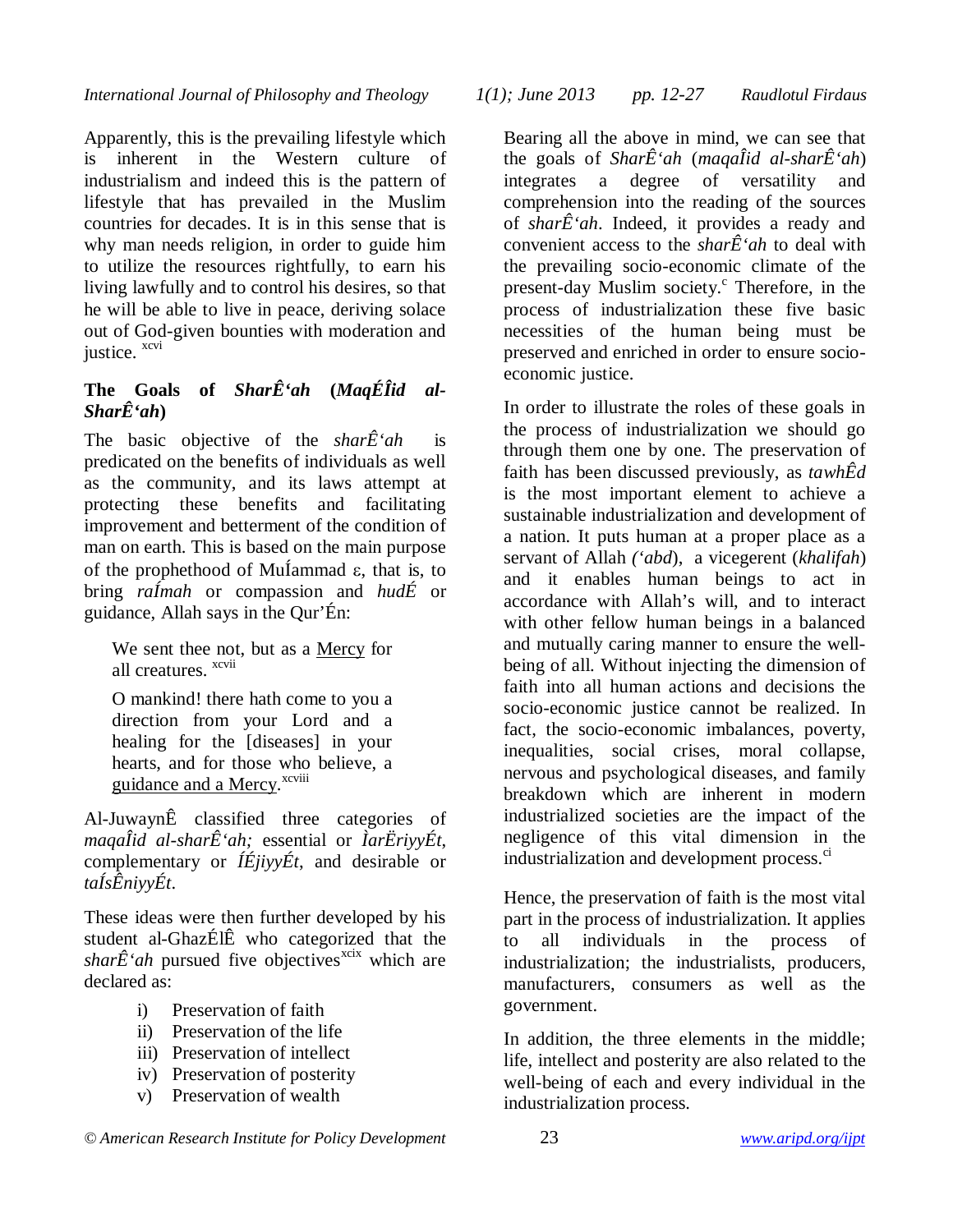These three elements are considered as the basic needs that should be fulfilled through the process of production and distribution of resources and output in industry. Food-related industry, clothing and apparel industry, housing industry, healthcare and pharmaceutical industry, educational services for intellectual and spiritual development, and other related industries are considered a need of a society. It is in this sense that industrialization can be a praiseworthy endeavor that fulfills the physical, spiritual and intellectual needs of the people in society.<sup>cii</sup>

Any industries which harm these three elements must be considered as illegal, for instance, any hazardous industries which pollutes the environment and endangers human's health and life on earth are illegal. Beverages, alcohol, tobacco industries which harm the human's mind and health should be abolished. Prostitution which harms human dignity should be ended.<sup>ciii</sup> These are the conditions that Islam has provided to ensure the socio-economic justice in the process of industrialization and in a society as a whole. In short, these three important objectives should always be the basic consideration of all parties who are involved in the process of industrialization.

The final element of *maqÉÎid al-sharÊ'ah* is the preservation of wealth. Though wealth is not an end in itself but Islam recognizes it as an important means for realizing human well-being and achieving a sustainable development.

This element shows that Islam promotes *altawÉzun* (balance) between material and spiritual aspects of human life. In fact, it does not admit a conflict, not even a separation between life-spiritual and life-mundane.

Islam views that all God-given resources on earth are considered as wealth that should be utilized by men in the best possible way for all. The preservation of wealth implies that no one can exploit others' properties.<sup>civ</sup>

To sum up, a God-blessed process of industrialization should preserve these five basic necessities. The above discussion might be brief. It is however sufficient to show that the *shar* $\hat{E}$ '*ah* plays a pivotal role in shaping and guiding the process of industrialization. The very broad universal concept of *maqÉÎid alshar* $\hat{E}$ '*ah* enable it to be relevant and flexible to all circumstances in the human daily affairs.

This also shows that Islam formulates a unique system and strategy to conserve socio-economic justice in the process of industrialization and as well as in the society as a whole.

# *Conclusion*

The process of industrialization as understood from selected Quranic verses and Prophetic texts should preserve the basic necessities of all human being. This study has however sufficiently show that, in addition to grasp the Quranic and Sunnahic concept on the matter, the *shari'ah* plays a pivotal role in shaping and guiding the process of industrialization. Furthermore, the very broad universal concept of *maqasid al-shari'ah* enable it to be relevant and flexible to all circumstances in the human daily affairs. This also shows that the religion of Islam formulates a unique system and strategy to conserve socio-economic justice in the process of industrialization and as well as in the society as a whole.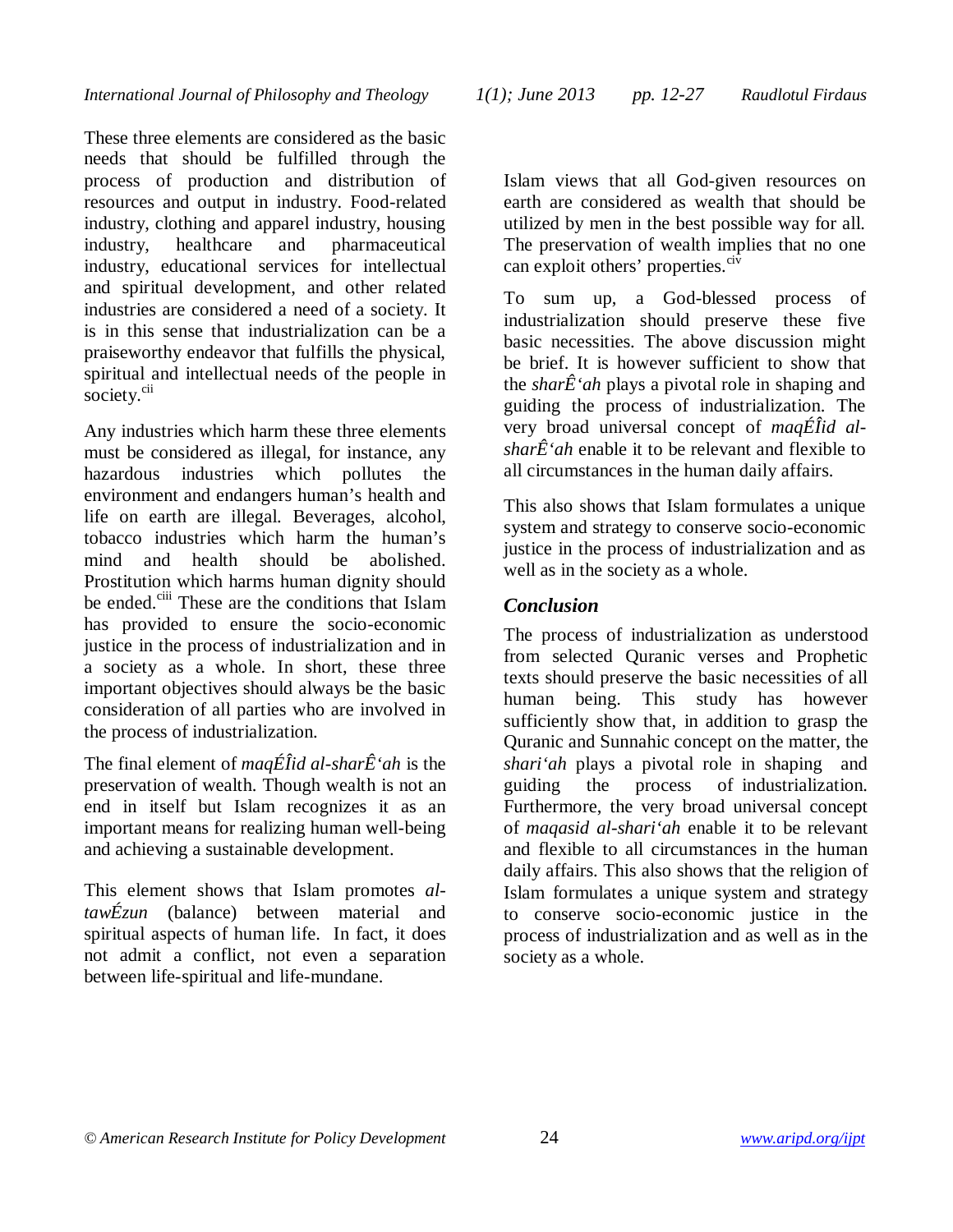*International Journal of Philosophy and Theology 1(1); June 2013 pp. 12-27 Raudlotul Firdaus*

#### **Notes**

 $\overline{a}$ 

vii Syed Omar Syed Agil, "Need to Have a Balanced Society," Tun Abdul Razak University,

<http://elib.unitar.edu.my/staff-publications/syedomar/need%20to%20have.pdf> (accessed 24 February, 2009).

viii Ibnu KathÊr writes that there is no room for the believers to search or find for any other sharÊ'ah or dÊn (way of life) because Allah has perfected Islam and has chosen it as the perfect dÊn to guide us to live a best life in this world. See: Ibn KathÊr, TafsÊr al-Qur'Én al-'AÐÊm, vol. 3, 26.

<sup>ix</sup> SËrat al-Méidah /5:3.

 $\overline{X}$  SËrat al-An'Ém /6:115.

<sup>xi</sup> Outb. Savvid, Social Justice in Islam, translated from Arabic by John B. Hardie & Hamid Algar, (New York: Islamic Publications International, 2000), 132.

xii SËrat al-Baqarah /2:138.

xiii Aidit Ghazali, ed., Industrialisation from an Islamic Perspective, 21.

xiv Al-QurÏubÊ, MuÍammad Bin AÍmad Bin AbÊ Bakr Bin FarÍ, Al-JÉmi' li al-AÍkÉm al-Qur''Én al-KarÊm (n.p.,n.d.), vol. 2, 432.

xv SËrat al-Baqarah /2: 201.

xvi MuÍammad Asad, The Message of the Qur'Én, (Gibraltar: DÉr al-Andalus, 1980), 841.

xvii SËrat ar-RËm /30: 41. QurÏubÊ further explains about the meaning of "fasÉd" by giving some of the opinions from the Prophet's companions and the successors. Among them who define "fasÉd" as "al-Ðulm" or any injustice on earth and in the sea. While the highest "fasÉd" that commit by man is "al-shirk". The negative impacts of "fasÉd" will be tasted by man himself. See: Al-QuÏubÊ, Al-JÉmi' li AÍkÉm al-Qur'Én al-KarÊm, vol.14, 40.

xviii SËrat IbrÉhÊm /14: 34.

 $x$ <sup>xix</sup> SËrat Al-RËm /30: 27.

xx SËrat Al-FurqÉn /25: 2.

 $xxi$  SËrat Al- $\times$ asyr /59: 22-24. Asad points out that this verse shows that Allah is the Ultimate Reality, who comprises within Himself all the attributes of perfection. While the combination of the term: al-asmÉ' and al-ÍusnÉ may be appropriately rendered as 'the attribute of perfection". See: MuÍammad Asad, The Message of the Qur'Én, 231&854.

xxii Narrated by IbnË 'AbbÉs τ from the Messenger ε. Al-BukhÉrÊ, SaÍÊÍ al-BukhÉrÊ, KitÉb al-ShurËÏ, BÉb MÉ YajËzu fi al-IqrÉr wa al-ThunyÉ fi al-IqrÉr, vol. 10, no. 2736, 85, KitÉb al-TawÍÊd, BÉb Inna lillah Mi'at Ism illÉ WÉÍidan, vol. 24, no. 7392, 230. Muslim, SaÍÊÍ Muslim, KitÉb al-Zikr wa Al-Du'É wa al-Tawbah, BÉb fi AsmÉ' Allah wa FaÌl Man AÍÎÉhÉ, vol. 17, no. 6986, 259.

xxiii Ibn KathÊr, TafsÊr al-Qur'Én al-'AÐÊm, vol. 7, 425.

xxiv Chapra, Islam and the Economic Challenge, 202.

xxv SËrat al-ÚÉriyÉt /51: 56.

 $x$ <sup>xxvi</sup> Qu<sup>T</sup>b, FÊ ĐilÉl al-Qur'Én, vol. 7, 38.

xxvii See: Al-SuyËÏÊ, Jalal al-DÊn 'Abd al-RaÍmÉn, Al-Durrur al-ManthËr fi al-TafsÊr bi al-Ma'thËr, ed., 'AbdullÉh 'Abd al-MuÍsin al-TarkÊ, (Cairo: DÉr al-Kutub al-'Ilmiyyah, 2008),vol. 3, 254.

xxix QuÏb, Milestone , 74-75.

<sup>&</sup>lt;sup>i</sup> See: Qutb, Islam: the Religion of the Future, 80 & 81.

Al-Habsyi, Syed Othman, "Comprehensive Development Index," Seminar IKIM on Pencapaian Malaysia Sebagai Sebuah Negara Islam, 27-28 Februari 2004.

Aidit Ghazali, ed., Industrialisation from an Islamic Perspective, 20&21.

iv Al-'Ubaydi, Al-MinÐÉr al-HandasÊ li al-Qur'Én al-KarÊm, 43.

<sup>v</sup> Aidit Ghazali,ed., Industrialisation from an Islamic Perspective, 20&21.

 $v<sup>i</sup>$  SËrat Al-QaÎaÎ / 28: 77. Ibnu Kathir explains that this verse means; use all the God-given bounties which Allah has permitted of food, drink, clothing, dwelling places ,and women, in a way that pleases Him, draw closer to Him by doing good deeds which will earn reward in this world and the here after. Do justice, your Lord has rights over you, yourself has right over you, your family has rights over you, and your visitors have rights over you. So give each of them their due. See:Ibn KathÊr, TafsÊr al-Qur'Én al-'AÐÊm, vol.6, 252.

xxviii SËrat al-BurËj /85: 8.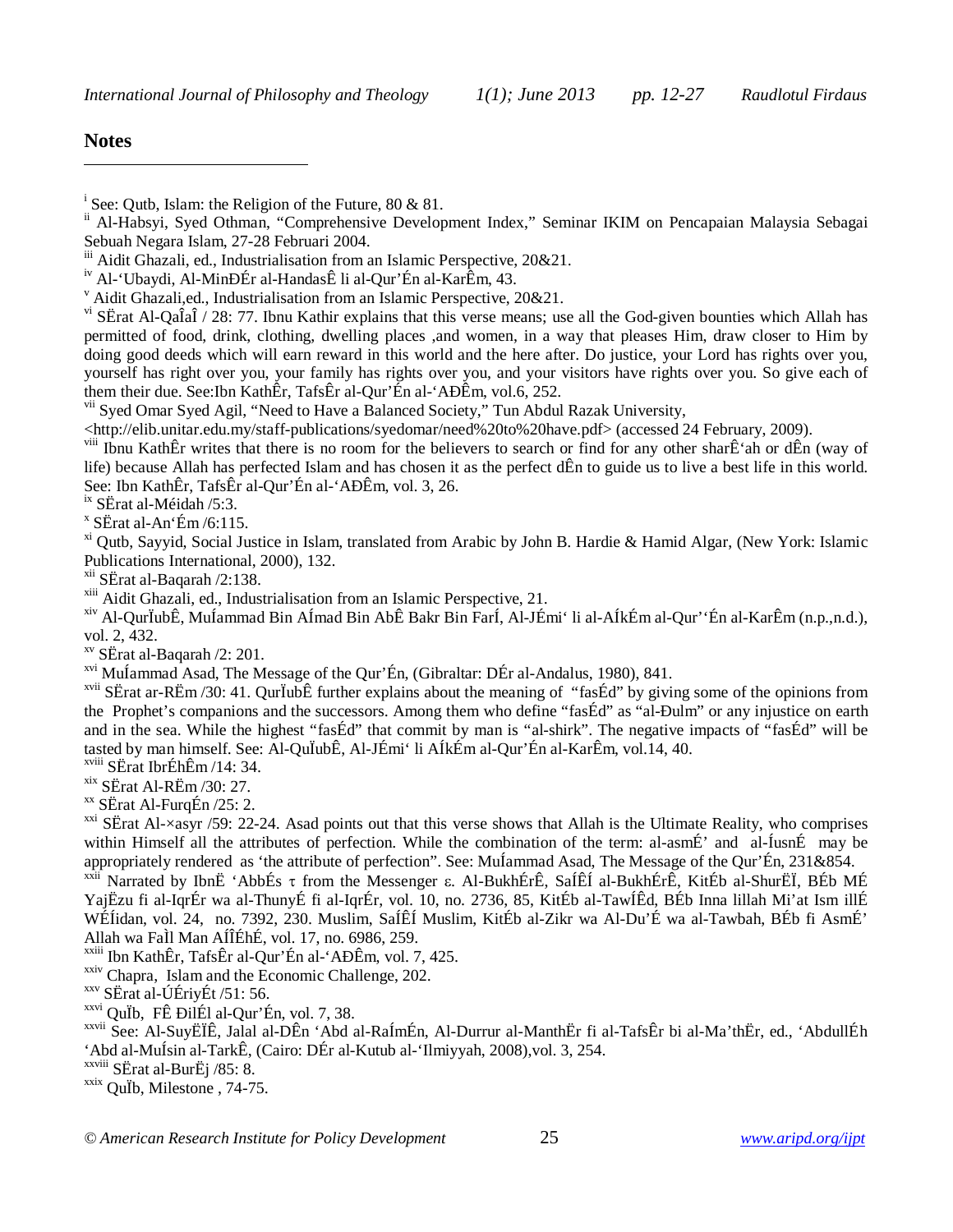$xxx$  SËrat Al- $\times$ ashr /59: 22. Ibnu KathÊr says: Allah knows everything small and big, on the earth and the heavens, and what best for man and the whole universe. See: Ibn KathÊr, TafsÊr al-Qur'Én al-'AĐÊm, vol 8, 79.

 $\overline{\text{xxxi}}$  SErat HEd /11: 123.

 $\overline{a}$ 

xxxii SËrat al-AnfÉl /8: 24.

 $x$ <sup>xxxiii</sup> QuÏb, FÊ ĐilÉl al-Qur'Én, vol. 3, 385.

xxxiv Al-QarÉÌÉwÊ, YËsuf, Economic Security in Islam, translated from Arabic by Muhammad Iqbal Siddiqi, (New Delhi: Islamic Book Service, 2004), 37.

xxxv Chapra, The Future of Economics: An Islamic Perspective, 56&57.

xxxvi Mohamed Aslam Mohamed Haneef, "Islam, the Islamic Worldview and Islamic Economics," IIUM Journal of Economics and Management, vol. 5, no. 1, (1997), 45.

xxxvii SËrat al-Baqarah /2:30. Ibn KhathÊr explains the meaning of khalÊfah: the successors from one generation to another who will be tested by Allah to worship Him and according to the views of companion's of the Prophet  $\varepsilon$  alkhalÊfah in the verse is the father of human being Ódam v. See: Ibn KathÊr, TafsÊr al-Qur'Én al-'AĐÊm, v0l. 1, 220 & vol. 6, 205. Asad says: Allah establishes on earth a successor or vicegerent who shall inherit the earth and all human beings are spoken of as khalÉif al-arÌ. See: MuÍammad Asad, The Message of the Qur'Én, 8. xxxviii SËrat al-IsrÉ' /17:70.

xxxix Mohamed Aslam Mohamed Haneef, IIUM Journal of Economics and Management, 45.

 $x$ <sup>xl</sup> SËrat al – Baqarah /2: 29.

xli SËrat al-Jéthiyah /45: 13.

xlii SËrat LuqmÉn /31: 20.

xliii Iqbal, Munawar, Distributive Justice and Need Fulfillment in an Islamic Economy, (Leicester, UK: The Islamic foundation, 1988), 15.

 $x$ liv SËrat an – Najm /53: 31.

xlv SËrat Yënus / 10: 47.

xlvi SËrat al-An'Ém /6: 141.

 $x^{\text{1vii}}$  S $\text{E}$ rat Al-Ra'd /13:25. See: S $\text{E}$ rat Mu $\text{I}$ ammad / 47: 22-23.

xlviii SËrat ar-RËm /30: 41.

 $x$ lix SËrat IbrÉhÊm /14: 34.

 $^{1}$  SËrat IbrahÊm /14: 7.

li Beekun, Rafik Issa, Islamic Business Ethics, (Herndon: Institute of Islamic Understanding, 1997), 15. The Qur'Én expresses justice in many terms such as Ñadl and qisÏ, while injustice is described in such words as Ðulm and ithm. See: Chapra, Islam and the Economic Challenge, 209.

 $\frac{\text{lii}}{\text{Si}}$  SËrat YËnus /10: 47.

 $\overline{\text{liii}}$  SErat al-MÉ'idah /5: 8.

liv Fazlun, M.K., Islam and Environment. In P.Timmerman (ed.), Social and Economics Dimensions of Global Environmental Change, (Chichester:John Wiley & Sons Ltd,2002), 333.

<sup>lv</sup> SËrat al-NisÉ' /4: 135.

lvi Ibn KathÊr, TafsÊr al-Qur'Én al-'AÐÊm, vol. 3, 62.

lvii SËrat al-MÉ'idah /5: 8.

lviii Ibn Taymiyyah, Al-×isbah fi al-Islam, 'Abd al-'AzÊz Rabah (ed.), (RiyaÌ: Maktabah DÉr al-BayÉn, 1967), 94.

lix SËrat al-An'Ém /6: 152.

<sup>1x</sup> Khan, An Introduction to Islamic Economic, 6

<sup>lxi</sup> SËrat Al-Zukhruf /43: 32.

lxii 'Izz al-DÊn, 'Abd al- SalÉm al- SulamÊ, QawÉ'id al-AÍkÉm fi MaÎÉliÍ al-AnÉm, ed., ÙahÉ 'Abd al-Ra'Ëf Sa'ad, (Cairo: al-Matba'ah al-×usayniyyah, 1351), 1-8. See also: Al-ZarqÉ, MuÎÏafÉ, Al-Fiqh al-Islami fi Thawbihi al-JadÊd, (Damascus: MaÏÉbi' Alif Ba' al-Adib, 1967), vol.2, 945-1060.

lxiii SËrat al-Baqarah /2: 188.

<sup>lxiv</sup> Fazlun, M.K., Social and Economics Dimensions of Global Environmental Change, 336.

lxv Chapra, Islam and the Economic Challenge, 253.

lxvi Narrated by AbË Dhar  $\tau$  from the Messenger  $\varepsilon$ . Al-BukhÉrÊ, SaÍÊÍ al-BukhÉrÊ, KitÉb al-Adab, BÉb MÉ YanhÉ min al-SibÉb wa al-La'an, vol. 20, no. 6050, 178.

*© American Research Institute for Policy Development* 26 *www.aripd.org/ijpt*